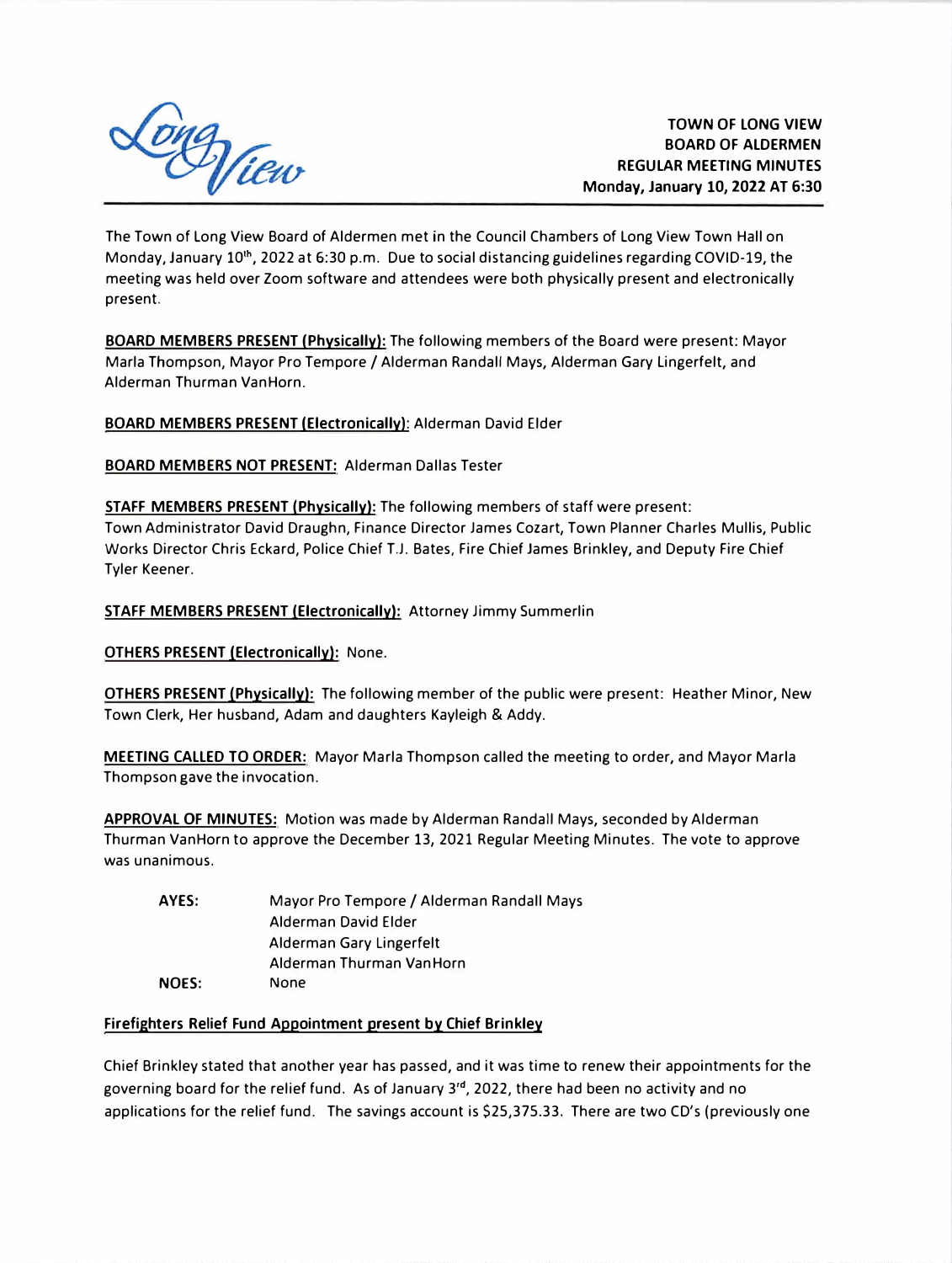**CD that was split into two). One CD has \$7,235.73 and the second CD has \$25,867.93. The only changes with the relief fund board are the following: Michael Ford is retiring after 20 years of service. He still wishes to be part of the relief fund. Also, Engineer Bondurant, who is also the governing board representative, wishes to remain on the remain on the board. At this time Chief Brinkley asked that the Board of Alderman vote to reappoint these members.** 

 $\mathbf{I}$ 

**Mayor Maria Thompson asked If there were any questions or concerns.** 

**Motion was made by Alderman Thurman VanHorn, seconded by Alderman Gary Lingerfelt to reappoint Engineer Bondurant and Michael Ford for an unspecified term on the board for the Firefighters Relief Fund. The vote to approve was unanimous.** 

| AYES:        | Mayor Pro Tempore / Alderman Randall Mays |
|--------------|-------------------------------------------|
|              | Alderman David Elder                      |
|              | Alderman Gary Lingerfelt                  |
|              | Alderman Thurman VanHorn                  |
| <b>NOES:</b> | None                                      |

**Alderman Randall Mays asked Chief Brinkley if the board would have to vote to appoint the Firefighter Relief fund members again next year unless one of the previously stated members decides not to service on the board.** 

**Chief Brinkley stated that when the General Statute 58-84-30 went into effect In 2016, the fire department decided to vote on this annually so to always have the input from the local government, however, he stated that with the General Statute 58-84-30, the board does not have to vote every year. They will only need to vote if someone steps off that ls a representative of the governing board for the**  Firefighter's relief fund. He stated that if the Board of Alderman would like to change the annual vote in **accordance with the General Statute58-84-30, that that can be done, but lt was up to the Board to make that decision. No further questions or statements were asked or made at that time.** 

# **Appointment of the Town Clerk presented by Town Administrator David Draughn**

**Town Administrator Draughn states that he had given the Board of Alderman the Oath of Office for the new Town Clerk/PIO, pending their appointment tonight. The appointment would be for Heather Minor. He advised that after thorough search process led by Anthony Starr and Ashley Bolick of the WPCOG, our Interview panel has offered this position to Mrs. Minor, and she has accepted. A total of 34 resumes were received mostly from the Catawba Valley area, to which the WPCOG selected the top 9 candidates based on their professional analysis. The interview panel consisted of David Draughn, James Cozart, James Brinkley, TJ Bates, along with Ashley Bolick and Anthony Starr. Five selected candidates were interviewed by the previously mentioned lndiViduals. The panel agreed quickly that Mrs. Heather Minor was our choice based on numerous factors. Mrs. Minor will be paid \$58,000 annually and wlll begin with the town on Wednesday, January 12, 2022. Mr. Draughn stated that Mrs. Minor had her husband Adam, and two daughters, Kayleigh and Addy with her this evening. Town Administrator**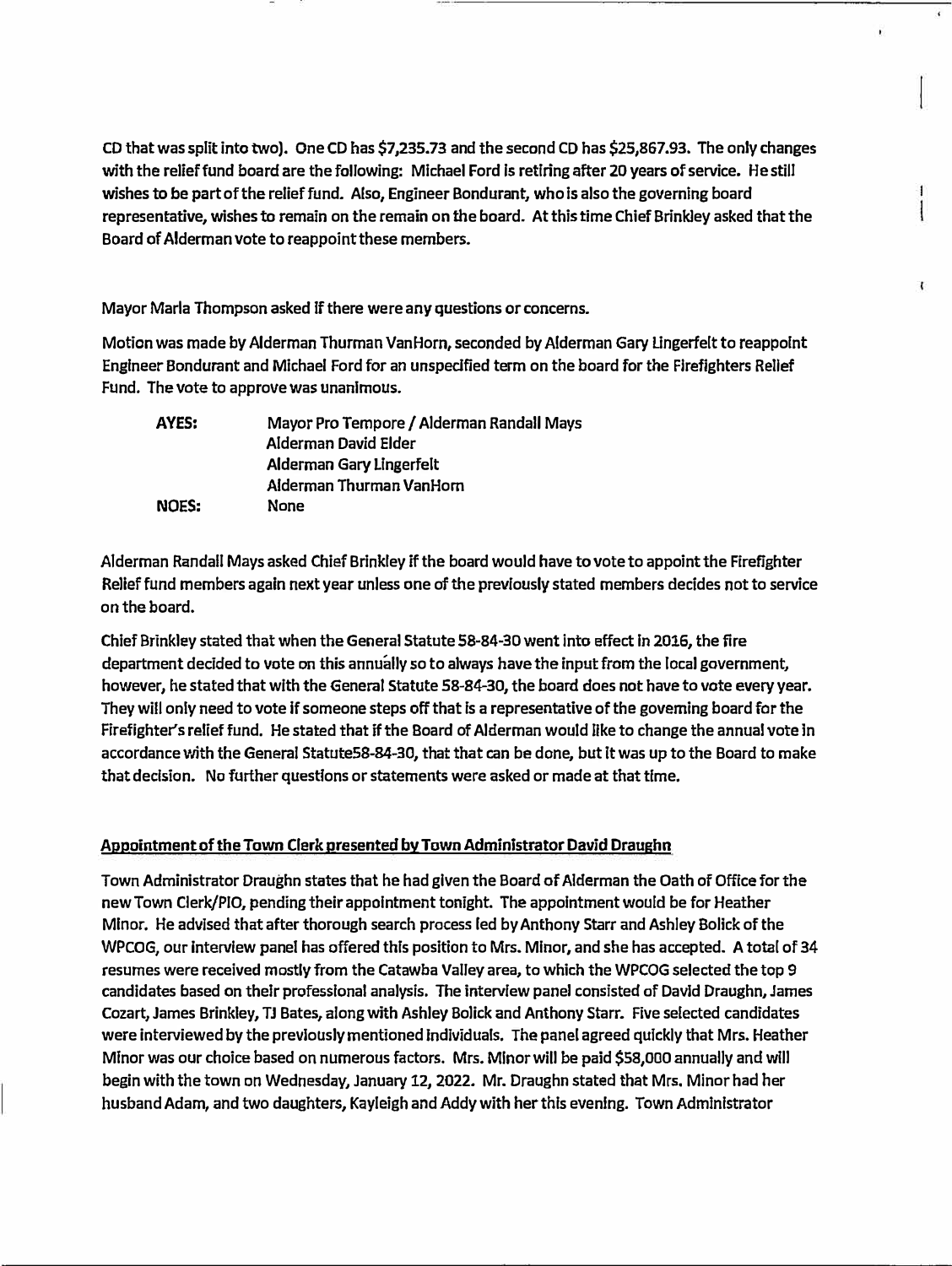**Draughn Informed the board that the Oath of Office was enclosed and asked that the board Joined him In welcoming Heather Minor to the team with the Town of Long View.** 

**Motion for appointment: Mayor Marla Thompson added for a motion by the Board of Alderman appoint Heather Minor to the position of Town derk, effective January 12, 2022.** 

**Motion was made by Alderman Thurman Van Horn, seconded by Alderman Gary Lingerfelt to appoint Heather Minor to the position of Town Clerk, effective January 12, 2022. The vote to appoint was unanimous.** 

| AYES:        | Mayor Pro Tempore / Alderman Randall Mays |
|--------------|-------------------------------------------|
|              | Alderman David Elder                      |
|              | Alderman Gary Lingerfelt                  |
|              | Alderman Thurman VanHorn                  |
| <b>NOES:</b> | None                                      |

**Immediately following the vote, Mayor Marla Thompson asked Heather Minor to come up and be swam In. Heather approached and repeated her Oath of office. A copy of the Oath of Office can be found in the meeting packet. Following the Oath, Heather Minor signed and dated her oath and took her seat.** 

#### **Finance Department-Finance Director James Cozart**

### **General Fund Report**

**Finance Director James Cozart Informed the board that as of December 31st with 50% of the fiscal year complete, revenues In the General Fund totaled \$2,792,573.15. He stated that we had collected 51% of our budgeted revenues at the end of December. Total expenditures In the General Fund totaled: \$2,227,440.94. We have revenues exceeding expenditures by 54.65% or \$565,132.21.** 

#### **Utility Fund Report**

**Finance Director James Cozart Informed the Board that in the Utlllty Fund, revenues totaled \$1,792,751.50 with 55.95% of the revenues being collected by December 31st • The expenses in the Utility fund were \$907,955.57 which was 28.34% of the budget that had been expensed. Revenues exceeding expenditures in the utility fund by \$884,795.93. James stated that once the American Rescue plan act funds, which were \$785,589, the true picture of the utility fund surplus was \$99,206.93 by the end of December. Mr. Cozart Joked that for the first time in many months he had no amendments to the budget to make. James stated that the Audit was originally supposed to be presented at this board meeting, however, they were not able to provide the town with the spiral bound copies that the board receives, so he will present the audit at the February meeting.** 

**Mayor Marla Thompson asked if there were any questions.** 

**Alderman Randall Mays asked If the Sun Com Lease was a misprint.** 

**James Cozart stated that SunCom renewed their contract with us and send the amount in question for the year. This was an annual payment that is done at the beginning of the year. Alderman Randall Mays**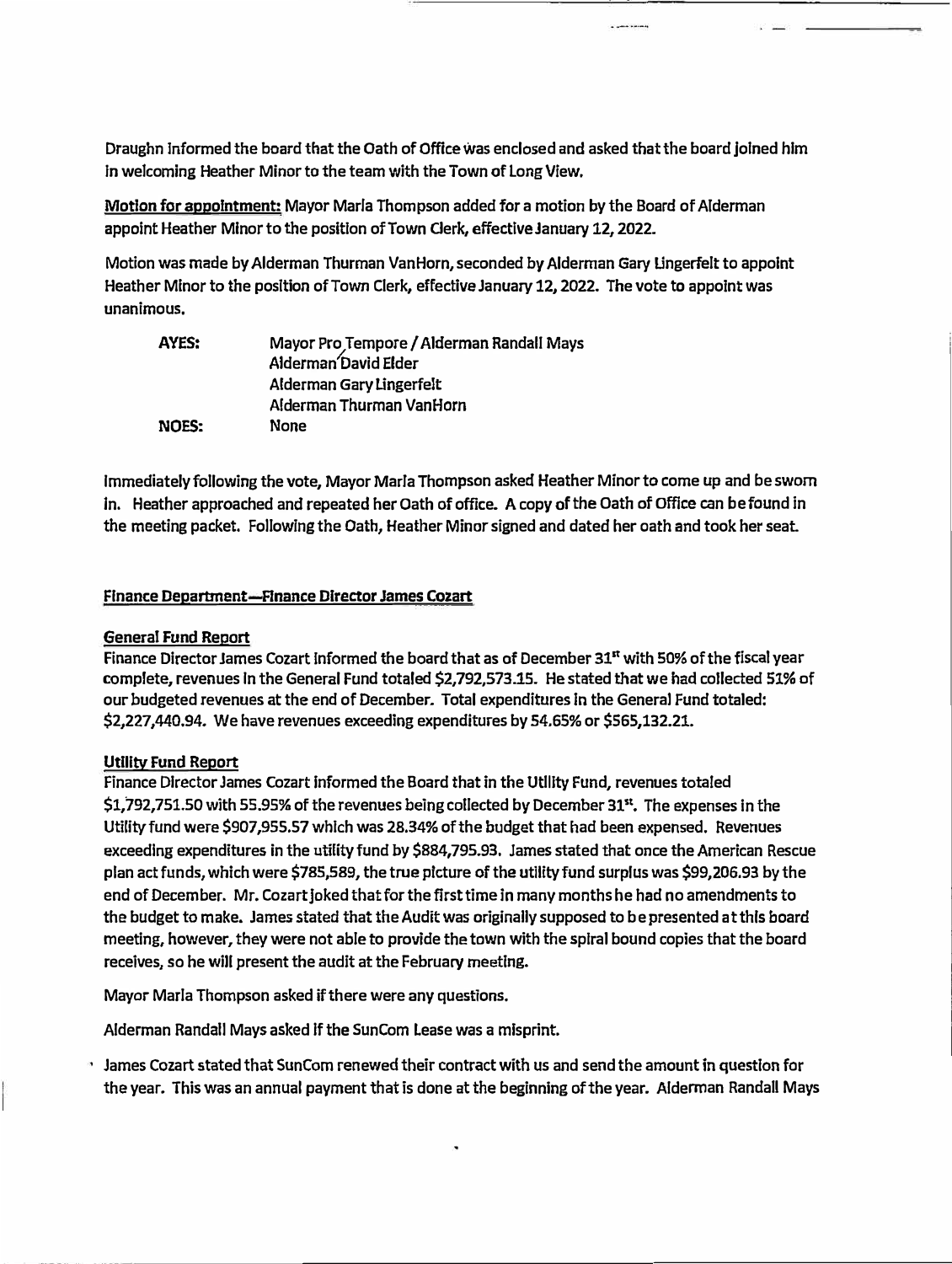**asked if they upped the leaser James Cozart stated they did and that we did not question the amount, even though it was twice as much as what was budgeted.** 

## **Administrator's Report-Town Administrator David Draughn**

## **Covld Update**

**Based on the report on COVID cases on the rise, the decision was made to keep the lobby closed to the publlc for the time being.** 

## **2022 Municipal Elections**

**Town Administrator Draughn reached out to Amanda Duncan and no change has been made yet and we are still unsure as to when the filing wlll reopen. She wlll send Town Administrator Draughn the Information as soon as that occurs. The date, however, ls still set for May 17, 2022.** 

# **Jan 24th Launch of body cameras**

**Town Administrator David Draughn stated that Chief TJ Bates wanted him to inform the board that January 24th would be the launch of the body worn cameras and tasers.** 

**At this time, Chief Bates stepped forward to explain that the 24th of January would be when the Axon representative would be on site and go through training with everyone to get the tasers and body worn cameras set up. He stated that the investigators have already been using the body worn cameras on several occasions such as crimes scenes and things of that nature. He stated that the administrative part would include redactions if body camera footage is released and how that information is disseminated. The 24th of January will be a busy day, but everything will be ready to go from the signal units in the patrol car to the signal units on the taser holsters. Several holsters are missing, and he is waiting on replacements for those, this way all tasers and holsters are the same brand and same type. Body Cameras ,;;,ill be issued out first on the 24th • Two officers in house have already been trained on how to be taser trainers. The two trained officers are Lt. Gibson and Sgt. Reid. As soon as everything ls finalized and ready on the 24th of January, Chief Bates will schedule In-service taser training. Several officers**  have already had taser training from previous employments and will be able to have their tasers **immediately once they sign off on the Town of Long View's police department policy.** 

# **Other Business/Public Comment:**

**There was no other business.**